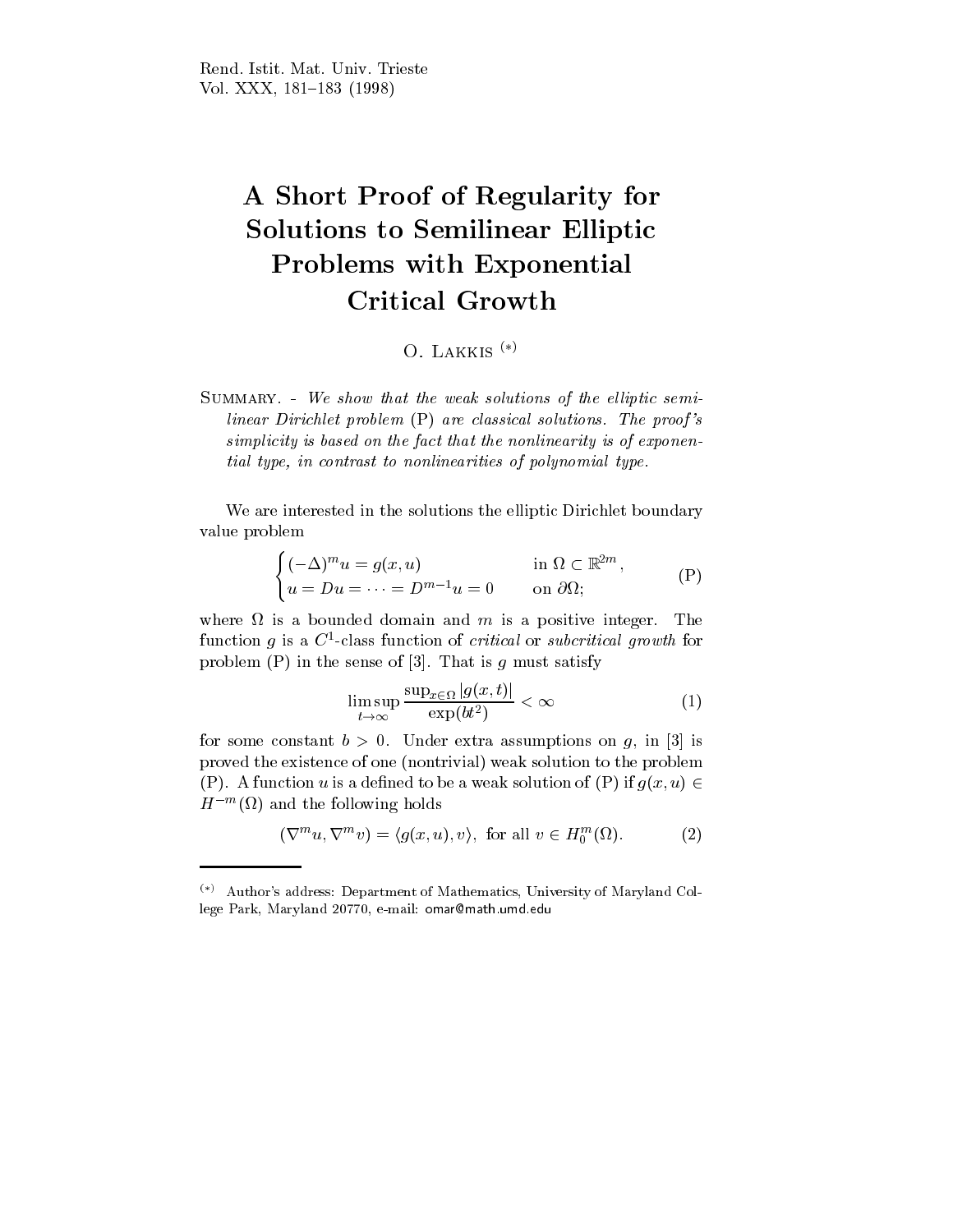Here we use the convention that

$$
\nabla^{m}\varphi = \begin{cases} \text{grad}\,\Delta^{(m-1)/2}\varphi & \text{if } m \text{ is odd,} \\ \Delta^{m/2}\varphi & \text{if } m \text{ is even.} \end{cases} \tag{3}
$$

THEOREM 1. A weak solution  $u$  of  $(P)$  is a classical solution of class  $\cup$  /  $\cup$  for some  $\alpha \in$  (0, 1).

In order to prove this result we first observe that by the Trudinger embedding [4, 1] we know that

$$
\int_{\Omega} \exp(p b \, |v(x)|^2) \, \mathrm{d} \, x < \infty \tag{4}
$$

for all  $p \geq 1$  whenever  $v \in H_0^{\infty}(\Omega)$ . Let now u be any solution of  $(\Gamma)$ , by condition (1) it follows that  $f(\cdot) := g(\cdot, u(\cdot)) \in L^r(M)$  for any  $p > 1$ . By the  $L^r$ -regularity theory it is well known that

$$
||u||_{W^{2m,p}(\Omega')} \leq C \left( ||f||_{L^p(\Omega')} + ||u||_{L^p(\Omega')} \right) \tag{5}
$$

for any fixed compact subdomain  $\Omega \subset \Omega$ . In view of the Morrey embedding W $\longrightarrow$  (5),  $\rightarrow$  C  $\rightarrow$  (5), for sumclemity big p, we conclude that  $u \in C^{\gamma, \infty}(\Omega)$ . So f itself is in  $C^{\gamma, \infty}(\Omega)$  since q is in  $C^{\gamma}(\mathbb{R} \times \mathbb{R}^2)$  $\Omega$  ). By the C-regularity theory of Schauder it follows that  $u \in \Omega$  $\mathbf{C}$  and  $\mathbf{C}$  and  $\mathbf{C}$  and  $\mathbf{C}$ 

if we assume that the domain that the domain is smooth that the domain  $\eta$ we can prove in the same fashion that  $u \in C$  (i.e.,  $\{v_i\}$ ).

Notice that this proof works only in the case of exponential critical growth. In the case of polynomial critical growth, like in [2], the semilinear term  $g(u)$  is guaranteed to be in  $L^1$  but not in  $L^{1+\epsilon}$  with  $\epsilon > 0$  and the argument above is not applicable.

## **REFERENCES**

- [1] D. R. ADAMS, A Sharp Inequality of J. Moser for Higher Order Derivatives, Annals of Mathematics  $128$  (1988), 385-398.
- [2] H. BREZIS AND L. NIRENBERG, Positive Solutions of Nonlinear Elliptic Equations Involving Critical Sobolev Exponent, Communications in Pure and Applied Mathematics  $36$  (1983), 437-477.